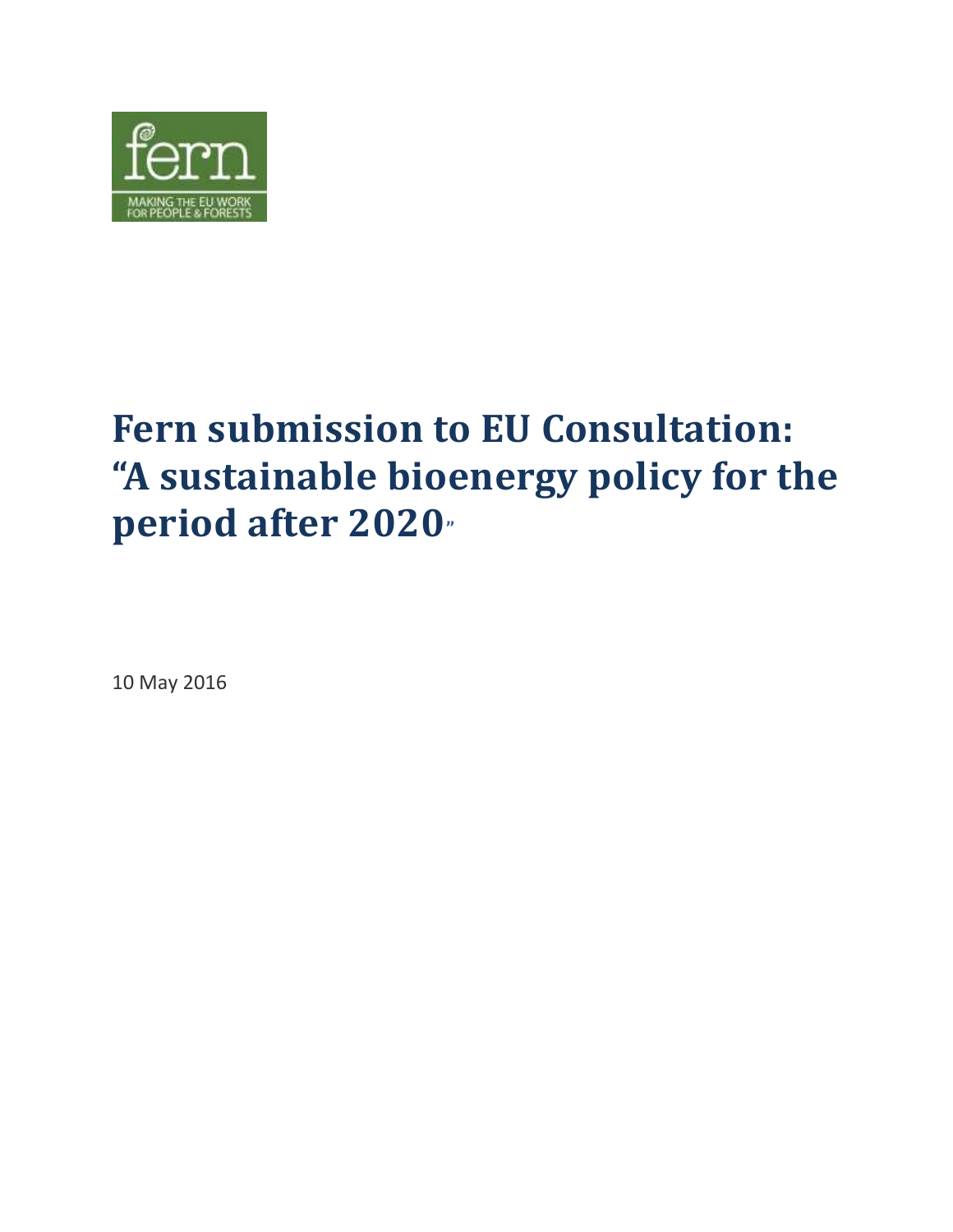#### **Views on the benefits and opportunities from bioenergy**

Today, EU renewable energy policies allow for many different types of biomass to be used to meet a variety of energy demands. Projections warn us that if bioenergy would provide 20 to 50 per cent of the world's energy needs in coming decades this would require doubling or tripling of the total amount of the current global plant harvest. This is not sustainable, particularly because demand for biomass for other uses is projected to rise as well (e.g. food, fibre, feed, etc.).

Currently, wood is used to produce around 70 per cent of the bioenergy in the EU, and accounts for over 40 per cent of the renewable energy target. Between 2002 and 2012 use of biomass as a source of energy doubled. Incentives have already led to increased demand for forest biomass resources, approaching the limit of what the EU can supply domestically at sustainable levels. It has been widely acknowledged there are limits to the amount of (woody) biomass that can be supplied sustainably from domestic sources (EEA, EU Wood, et al).

Woody biomass could have a limited role to play in the renewable mix, at least in regions where there is potential for sustainable supply, at restricted levels and only as a transitional solution towards a truly low-carbon energy sector. The sustainability of biomass depends on specific characteristics of the region and biomass production process. Exceeding sustainable levels of supply, using certain high-carbon biomass feedstock, or a very intense or low efficient production process, can immediately nullify these potential benefits, because of intensification of forest management or increasing emissions.

It is therefore important that bioenergy production is restricted to levels that can be sustainably supplied and used in the most efficient way only. Generally however, the EU is advised to first reduce energy consumption (especially in heating, which demands a large proportion of biomass resources) and to develop and deploy other renewables, before considering burning biomass – which is in the end still burning carbon. The EU should also implement strict sustainability criteria, and prioritise those types of bioenergy that have co-benefits. Examples include anaerobic digestion of waste-based biomass which also allows nutrients to return to the soil, and use of biomass that is harvested for nature conservation purposes.

# **Risks from bioenergy production and use**

Forests: intensification management, expansion intensively managed plantations, impact climate resilience; Land use conflicts, human right abuses; Barrier for efficient use of wood / circular economy.

EU policies must address and mitigate the following main risks:

 $\circ$  There is an urgent risk that bioenergy incentives lead to demands for biomass in excess of sustainable limits to supply. The EU Forest Strategy warned that if Member States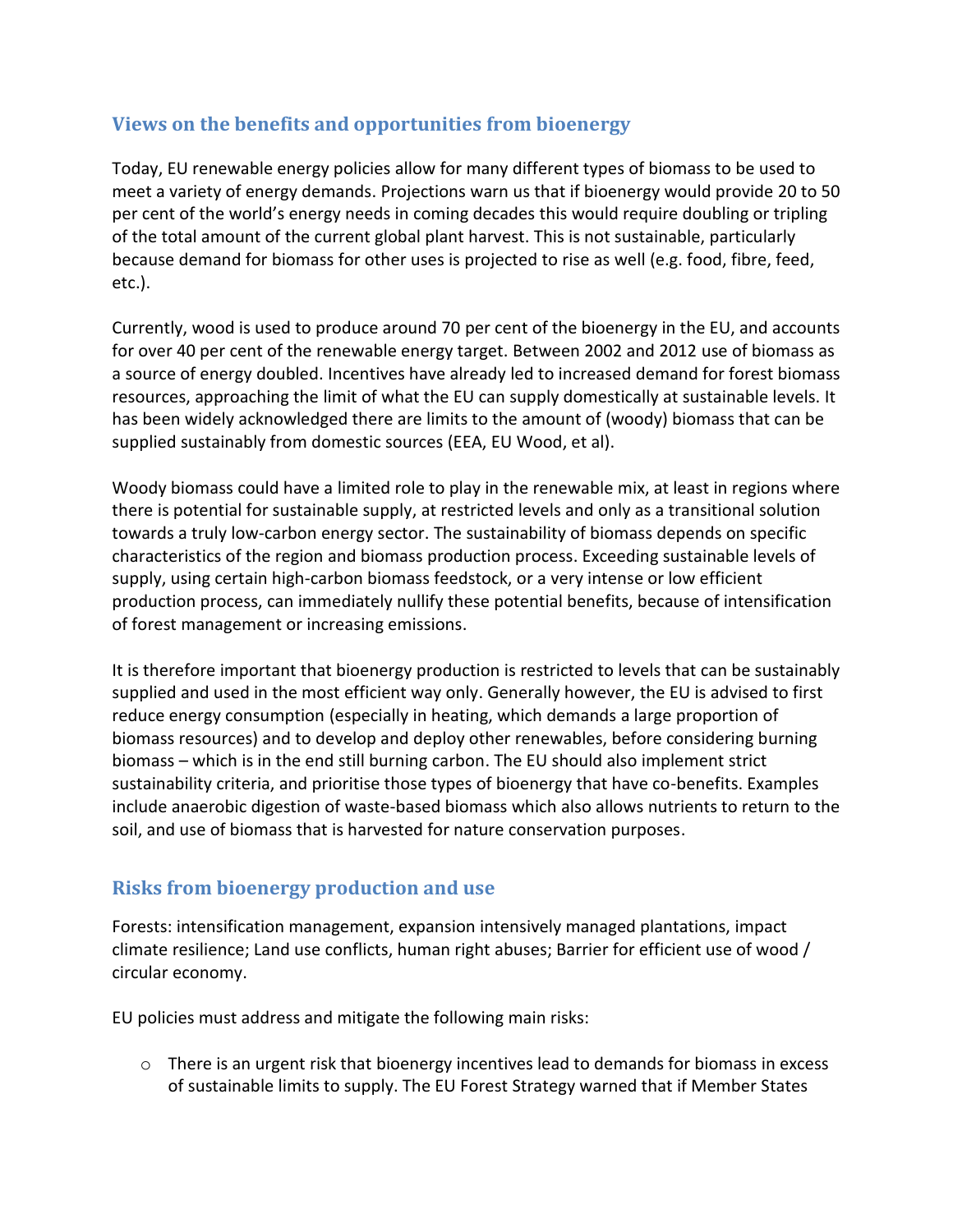were to reach their National Renewable Energy Action Plan targets by 2020 this would require the total EU wood harvest of the year 2013 and reliance on imports for 15-30 per cent of total energy use. This shows that a lot of biomass is needed for a relatively small amount of energy and that there is a potential pressure on wood supply for material uses.

- $\circ$  The Commission website optimistically states that 'recent projections for 2030 quantify the sustainably realisable potential of *wood for energy* from EU forests as high as 675 million cubic meters, provided intensive wood mobilisation efforts are applied.' But this completely disregards scientific studies that project sustainable levels of wood harvest at around 590 - 620 million cubic meters *for all uses*. The European Environment Agency (EEA) has already warned energy demands for biomass will increasingly lead to intensification of forest management and trade-offs with other functions forests provide, e.g. to loss and degradation of forest habitats and species and a reduction in the ability of forests to sequester and store carbon. The EEA further warned about deforestation elsewhere in the world, due to the EU's increasing reliance on imports. Bioenergy production can further worsen air quality.
- $\circ$  There are also social risks. While competition over land and biomass is increasing, bioenergy production can lead to land grabs, land right conflicts, and negatively impact on livelihoods of local communities, e.g. volatility of biomass prices and food/fiber/fuel security. This consultation has not given enough space for the latter risks to be raised and considered appropriately.
- $\circ$  There is also an urgent danger that energy incentives will lead to market distortion, because the energy sector pulls biomass resources away from material uses, which are more climate-friendly than burning wood. Certain sectors are already using alternative (carbon-intensive) materials or importing biomass because of a tight EU market. Increased biomass demands may thus form a barrier for an efficient use of wood and displacement effects, which may lead to indirect emissions as well.
- $\circ$  The EU's current renewable policy does not ensure that bioenergy reduces emissions and is based on the flawed theory that bioenergy is carbon neutral (zero emissions from bioenergy production). Impacts on carbon stocks and indirect emissions are not taken into account. N.B. high risks of decreasing carbon stocks are not only linked just to *deforestation* or *direct land use change* (4.1). Risks are even bigger due to (i) time delay in the (assumed) recapture by biomass growth (decades or even centuries), and (ii) decrease in carbon stocks because of increased harvesting for energy.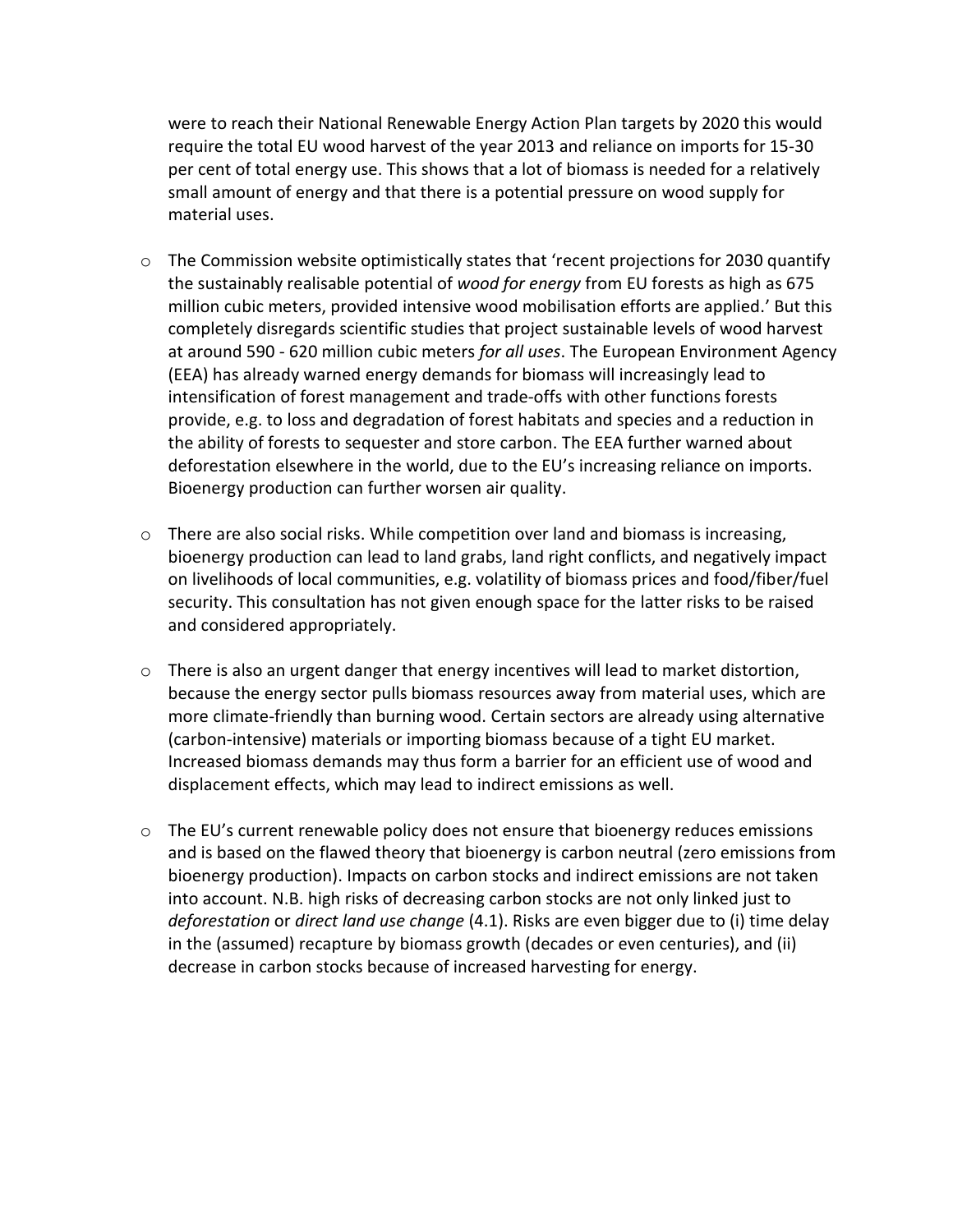#### **Effectiveness of existing sustainability scheme for biofuels and bioliquids**

The biofuels sustainability scheme of 2009 ignored land use impacts, food security and emissions from indirect land use change (ILUC). Allowing the development and deployment of biofuels with high ILUC emissions have resulted in the support to biofuels with potentially higher GHG emissions that the fossil fuels they meant to replace. This flaw in the biofuels sustainability policy has made the policy counter-productive towards the aim of reducing emissions.

The revision of the sustainability scheme in 2015 by implementing a seven per cent cap on food based biofuels towards the renewable transport target is expected to partly address ILUC emissions and excessive land use. However this is still not effective enough because the policy (i) still allows the production of and support to land based biofuels until 2020 and even allows for a growth, as the seven per cent cap is higher than current consumption levels, (ii) does not cover all land-based crops, hence allowing for land expansion from other crops, (iii) does not effectively account for ILUC emissions, and (iv) is not expanded to the Fuel Quality Directive.

Existing sustainability criteria have been partly effective in preventing direct land use change and other negative impacts, but the criteria lack requirements on social and human rights, and the criterion on biodiversity (Art 17(3)) has been difficult to implement because of unclear or loose definitions of areas such as primary forests, high biodiversity grasslands etc.

Compliance of the sector with existing criteria cannot be claimed since the verification systems used to enforce these are often not sufficiently robust. The European Commission has failed to set strict requirements for the quality of verification systems for checking compliance with the legal sustainability criteria, which has allowed for a race to the bottom rather than the promotion of best practices regarding verification of compliance.

Lastly, the policy has failed to address the sustainability of advanced biofuels. Fern is in particular concerned with the use of ligno-cellulosic material (notably woody resources) for the production of fuels, because this can lead to trade-offs with other functions that forests provide (besides wood mobilisation), wood can be used in much more efficient applications, and because it has been shown that wood use for the production of biofuels will not lead to carbon reductions (because of the intensive production process).

#### **Additional measures to promote advanced biofuels**

The seven per cent cap on food based biofuels (as agreed in the ILUC decision of 2015) should be maintained and extended to land based biofuels after 2020. At the same time, the EU should phase out land based biofuels completely as soon as possible between 2020 and 2030.

Advanced, non-land based biofuels could play a role in the phase-out of land based biofuels but other measures to decarbonize the transport sector (e.g. reduction,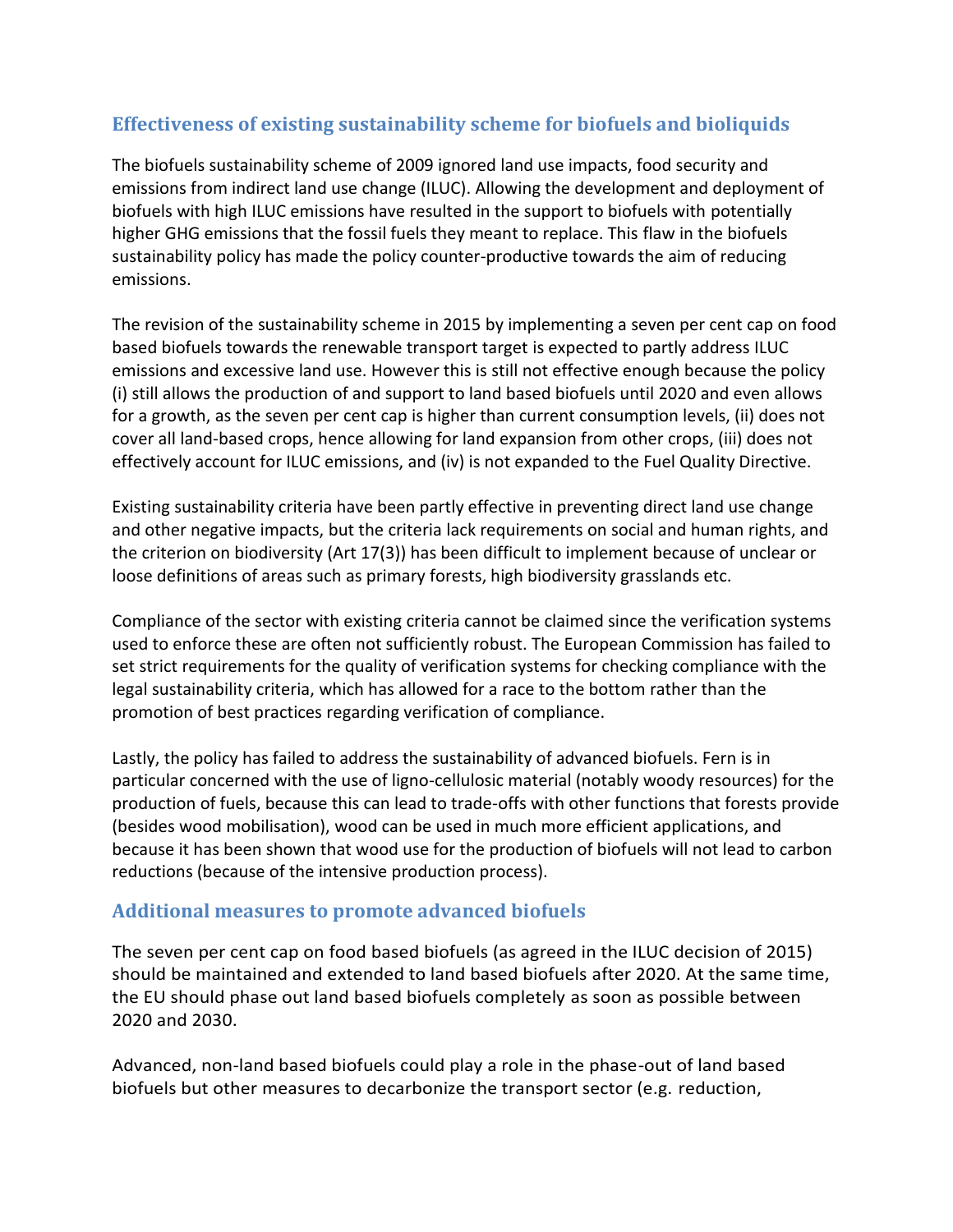efficiency and electrification) should be prioritized. The use of wood for the production of fuels should be disincentivised, because it does not actually lead to emission reductions and wood can be used much more efficiently for the production of materials in the bioeconomy or in other energy applications (e.g. heat). Using wood to produce liquid fuel is a waste of a valuable resource.

There should be no volume / percentage target for advanced (or any other) biofuels, as such a target would risk promoting sources and uses of biofuels that harm the environment, people, other (material) sectors or the climate. Comprehensive sustainability criteria for advanced biofuels, based on the feedstock in question, should be developed.

There should be a level playing field for all forms of bioenergy, including advanced biofuels, which would apply the same sustainability requirements for all bioenergy (see response 8.2) and provide a consistent and more secure policy framework for investments.

# **Lessons learned from implementation of EU sustainability criteria for biofuels.**

Experiences with the biofuels policy since 2009 have taught us that biofuel production can lead to significant impacts on the environment, the climate and people. In the past years civil society, the scientific community and international leaders have opposed the biofuels policy for a number of reasons, in particular the expansion of land use needed for biomass supplies as associated impacts on food security and carbon emissions.

Hence, future bioenergy policy should be approached with great caution, to avoid increasing impacts of bioenergy production from all sources and for all applications. A precautionary measure would do justice to all the scientific knowledge that warns us that the expansion of bioenergy production will require vast volumes of biomass and land, leading to severe impacts on ecosystems and communities in the EU and abroad.

The experience of the biofuels policy should be a starting point to the design of the wider bioenergy policy as well. The biofuels debate has taught us that sustainability policies need to go beyond regulating land and forest management practices, and that the concern actually lies in the negative impacts that are caused by the volumes of biomass that are required for (only a small portion) of energy production, and in a world with rapidly growing demand for land and resources for other uses. Also in the case of solid biomass for heating and electricity, increasing demands can lead to (direct and indirect) increasing emissions, environmental damage, and affects the use of land and limited available resources by people or other sectors.

It follows from this analysis that a volume limit should be extended to bioenergy in general, forest and agricultural biomass for all applications. Plus, a robust, coherent and binding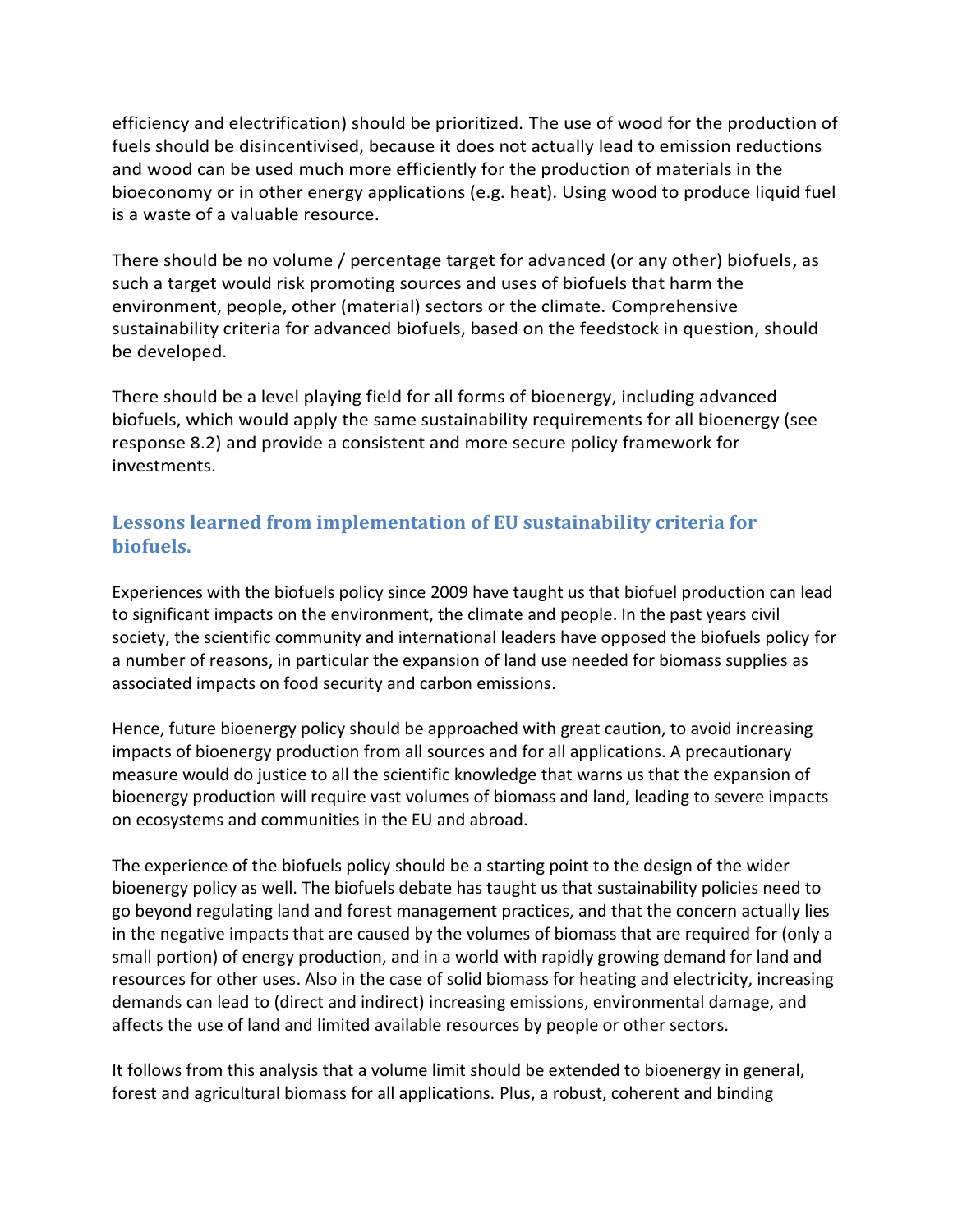sustainability policy for all forms of bioenergy (biofuels, solid and gaseous bioenergy) is needed at the EU level to ensure truly low-carbon and sustainable use of bioenergy across the EU, and to harmonise rules that would support investment security and the internal market. Such a policy should include strict sustainability criteria that ensure greenhouse gas reductions over the entire life cycle of bioenergy production (taking into account indirect emissions and carbon debt), avoid market distortion and increasing competition of biomass resources and further negative impacts on environment and people.

The EU should further adopt more specific and strict requirements for the different verification systems for checking compliance with the sustainability policy that support a promotion of best practices rather than a race to the bottom.

# **What is needed to facilitate faster development and deployment of innovative technologies in area of bioenergy? Lessons learned existing support mechanisms**

In the context of forest biomass, it should be acknowledged that burning wood is not – to say the least – an innovative practice, and innovation potential here is limited.

At the moment, policies allow for many different types of biomass to be used to meet a variety of energy demands. This triggers two subsequent questions that are fundamental for designing a future sustainability policy for bioenergy: (i) what bioenergy practices support the aims of a renewable energy policy and are also sustainable?, and (ii) which of these practices are expected to still rely on public support post 2020? These questions should be answered taking into account the existing capacity of the developed bioenergy utilities in the year 2020, to assess whether there is still room for expansion of (sustainable) biomass use.

We have seen that on solid biomass, the Commission has already indicated that the EU will reach sustainable levels of supply before 2020. This means that there is a specific challenge of redirecting limited availability of biomass towards the most innovative and resource-efficient applications, between and within the material and energy sector. Taking into account EU objectives on emission reductions, biodiversity protection, resource efficiency, and reducing global deforestation, it is key that only the sustainable sources and most efficient and climatefriendly uses are allowed.

This effectively means that also in the context of a bioenergy policy, environmentally harmful subsidies should be avoided at all cost. In this context, we have already recommended to limit bioenergy use post 2020 to levels that can be sustainably supplied. However, the EU should also ensure that bioenergy use is genuinely leading to carbon reductions and not leading to severe negative environmental and social impacts at the same time. Therefore, such a restriction should be combined with strict sustainability requirements to ensure emission reductions and resource efficiency, and to avoid impacts on the environment and people.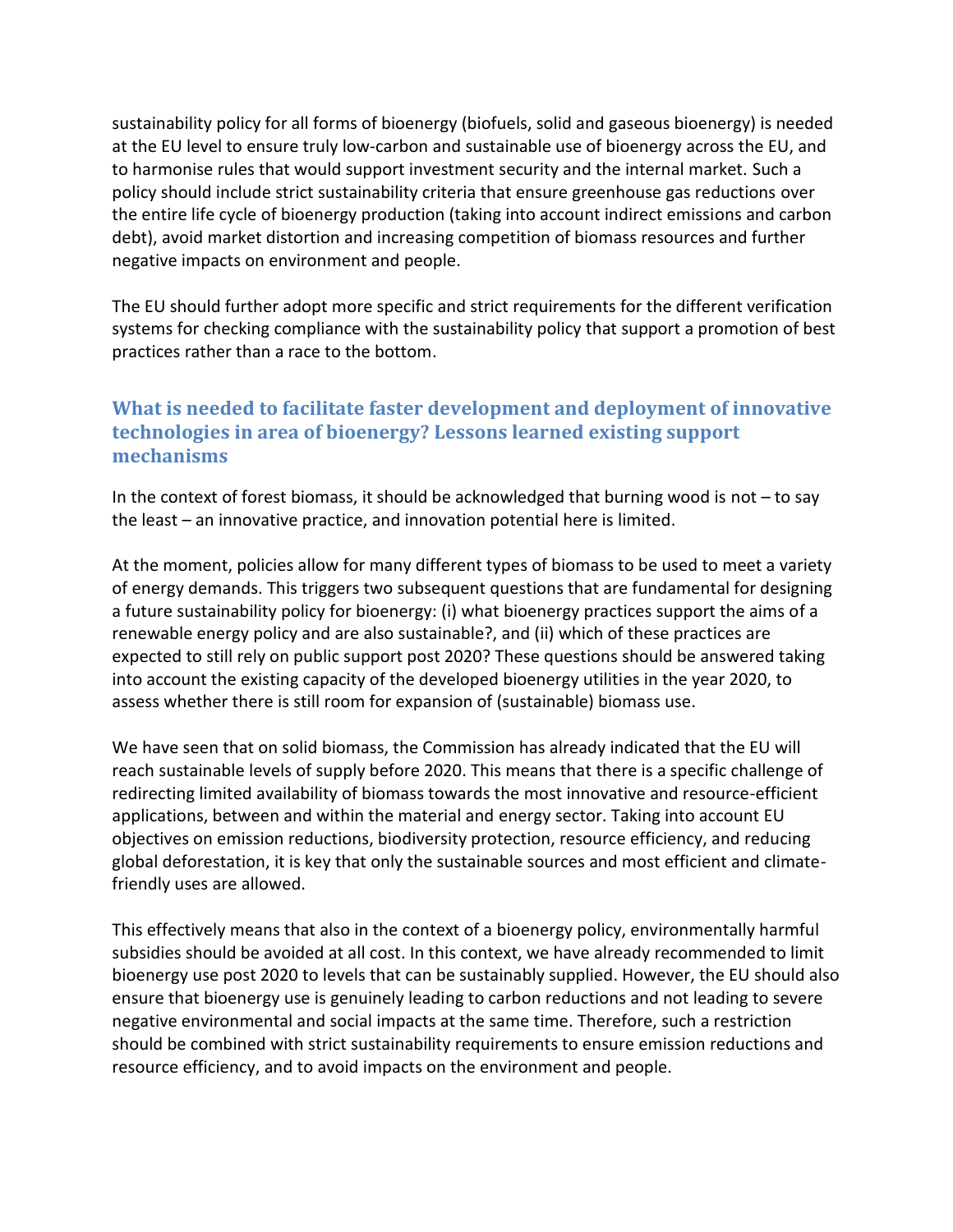The potential for innovation in solid biomass applications, and also more effective towards mitigating climate change, lies mainly in efforts towards reducing energy demand, such as energy efficiency activities – e.g. insulation of houses or efficiency of energy systems (while most solid biomass is used in heating). In the context of sustainability criteria the EU should direct the limited amount of available sustainable biomass to those applications with the highest conversion efficiency or when there is no alternative renewable option. Heating is the most energy efficient application for biomass, especially when used in district heating systems and when a conversion to efficient heat pumps and solar thermal is not feasible. In that light it would be recommended to limit the use of wood for the production of electricity-only or of liquids, as these are very inefficient uses of a valuable biomass feedstock.

#### **Effectiveness of existing EU policies in addressing solid and gaseous biomass sustainability issues**

Social impacts, e.g. land tenure rights, human rights and food security; potential indirect emissions by displacement of wood by more carbon-intensive materials/fuels; efficient use of limited resource; forest resilience.

There are no sustainability criteria for solid biomass, which has become the dominant renewable energy source and led to increased demand for wood from EU sources and third countries. This has led to increasing pressure on forests in and outside Europe, impacts on resource efficiency and climate impacts. These impacts have not been mitigated effectively:

- o **Environmental impacts**: The European Environment Agency warns that increasing biomass demands are putting a growing pressure on European forests, and forests elsewhere. Biodiversity levels in EU forests are still abominable, despite EU objectives in this regard. Reports from NGOs working in the United States (US), the main provider of biomass to the EU, show severe impacts on high-carbon stock and high-biodiversity forests in the South-East of the US. Bioenergy is harming air quality by wood pellet production and biomass burning.
- o **Impacts on resource efficiency**: The use of wood for energy already has a negative impact on a resource efficient use of wood. Since the implementation of the Renewable Energy Directive (RED), a larger share of the total wood harvest has been allocated to energy purposes and several wood-based industries in the EU and beyond have complained about market distortion. Scientific reports have also warned of the danger of displacement of wood use with other materials by sectors or local communities. This may lead to increasing indirect emissions. A recent report by Mondi/WWF confirms market distortion in several Member States already and indicates that growing energy demands could lead to a deficit of supply in the coming decade and that bioenergy subsidies form a barrier for a more resource-efficient use of wood.
- o **Climate impacts**: Current EU policies completely ignore that forest harvests for bioenergy negatively impact forest carbon stocks and sinks. The bioenergy policy is in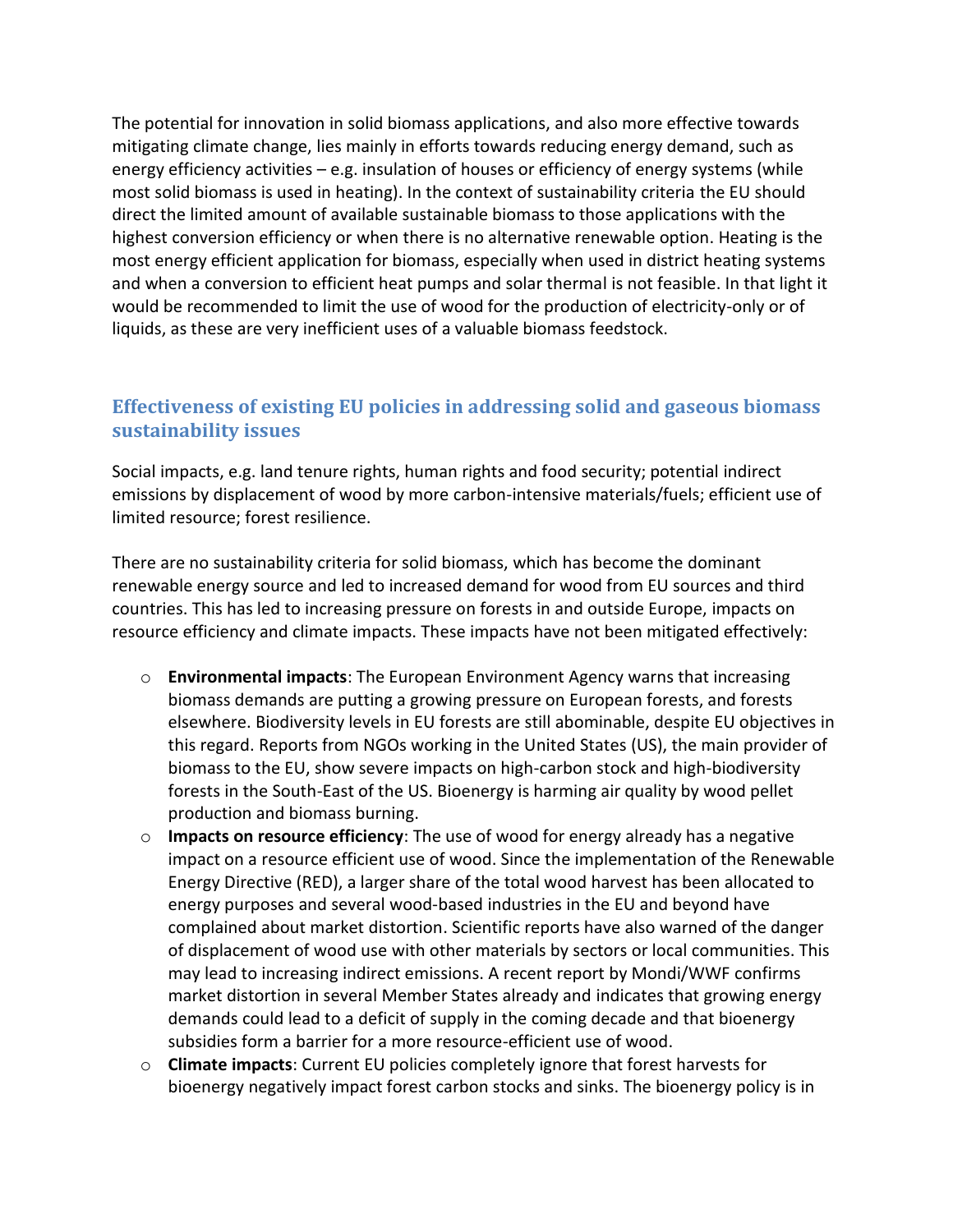effect an 'offsetting scheme' which allows current emissions from biomass combustion (sometimes higher than burning fossils), on the presumption that these will be compensated by future growth. Science has shown us that emissions from wood-based bioenergy can be significant, and can even cancel out emission savings from the deployment of other renewables. Current EU climate and energy policies do not ensure GHG reductions from bioenergy production and also not account for bioenergy emissions correctly.

In the absence of sustainability criteria for solid and gaseous biomass, most Member States have relied upon existing domestic policies on sustainable forest management (SFM), agriculture (CAP, rural development) or waste management. However, such policies do not address the 'scalability of bioenergy', and lack any rules to ensure reduction of greenhouse gas emissions or resource efficiency – issues that cannot be tackled through SFM. Plus, policies that aim to address sustainable *sourcing* of biomass are insufficient: across the EU SFM rules and practices are diverging, and effective enforcement of rules can also be a challenge.

# **Policy objectives for a post -2020 bioenergy sustainability policy**

Avoid increasing land use and negative impacts on food security and land conflicts; ensure land tenure rights and human rights.

EU policy currently treats bioenergy as a carbon-neutral energy source, meaning net zero emissions from bioenergy production. It justifies this due to two main assumptions: (i)  $CO<sub>2</sub>$ emissions from bioenergy combustion will be fully compensated by future growth of biomass; and (ii) emissions from biomass harvest are fully accounted for in the land use sector (LULUCF).

Research has already shown that the first assumption – that emissions from bioenergy production will be compensated for by future biomass growth – cannot 'a priori' be relied upon, in particular when harvesting for bioenergy decreases the amount of carbon stored in plants and soils, or reduces ongoing carbon sequestration.

The second assumption on LULUCF accounting also comes with large caveats. LULUCF policy – regardless of its improvements - will not ensure that bioenergy use delivers 'robust and verifiable greenhouse gas savings' because of three main loopholes:

- o Countries can include harvests for bioenergy in their projections for decreasing forest carbon stocks in their Forest Management Reference Level, meaning that bioenergy emissions can be counted for as credits and the atmosphere is seeing more emissions than are being accounted for;
- $\circ$  Since LULUCF is the net result of several activities, any debits that countries may incur in the forest management category due to high bioenergy production, while being hidden in the Forest Management Reference Level, can be cancelled out by credits from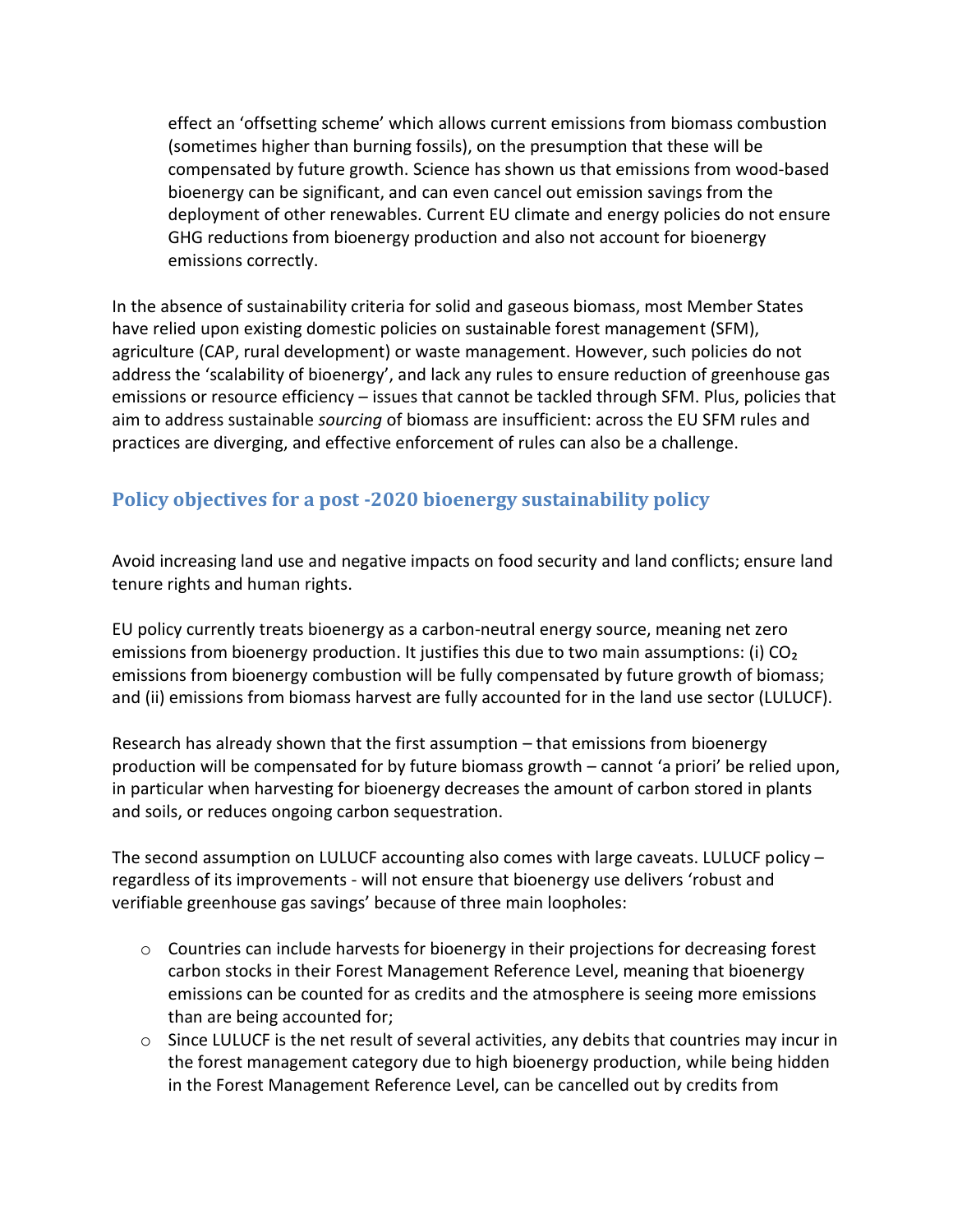afforestation, which is generously credited. This leaves existing forests vulnerable as this means they can be 'traded' for newly planted forests;

 $\circ$  Emissions from harvests for EU bioenergy production occurring in third countries are often neither covered in those countries nor in EU carbon accounting systems.

LULUCF rules for forests serve very specific purposes and are unsuitable for more general application as calculation methods for assessing the GHG emissions associated for forest bioenergy.

Currently energy producers benefit from the zero carbon rating of bioenergy via credits in carbon markets and bioenergy subsidies, while the burden of proof (to account for emissions via biomass harvest) lies solely with the land sector, who accrue debits (unless they are included in the projected reference level set by Member States).

To ensure that bioenergy production is reducing emissions, bioenergy sustainability criteria are required that ensure only wood that makes large GHG savings should be burnt, e.g. waste and residues. The EU Emission Trading Scheme (ETS) and LULCUF rules should be aligned with such as sustainability policy. In addition, to ensure emissions from bioenergy are accurately measured, the onus should be on those benefiting from the zero carbon rating i.e. on the energy sector rather than on the land sector. This is even more important since bioenergy is increasingly becoming a traded commodity and exported, meaning it is not burnt in the same country as it is harvested, further removing the burden of proof and traceability of emissions.

# **What should an EU policy framework on sustainability of bioenergy include?**

Fern advises the EU to halt subsidies for bioenergy from 'forest biomass', resources directly sourced from the forest. Ending subsidies for the use of forest biomass for energy would reduce the pressure on forests because currently these subsidies are driving excessive biomass demands. It would also level the playing field with other sectors reliant on wood, such as the construction industry and the developing bioeconomy.

Using wood to replace carbon-intensive materials (such as plastic, steel and concrete), rather than burning it, would be a more effective way of mitigating climate change. Renewable technologies such as wind, solar and geothermal power must develop more quickly to create a shift to a low-carbon economy and they could make good use of the incentives freed up by bioenergy.

Instead of increasingly relying on bioenergy, the EU should focus on reducing energy demand to mitigate CO2 emissions, by measures such as increasing energy efficiency, as no energy is produced without greenhouse gas emissions. For example, it would be more effective to promote the insulation of buildings or improve the efficiency of energy systems than to support the increased use of wood for heating, which still leads to CO2 emissions.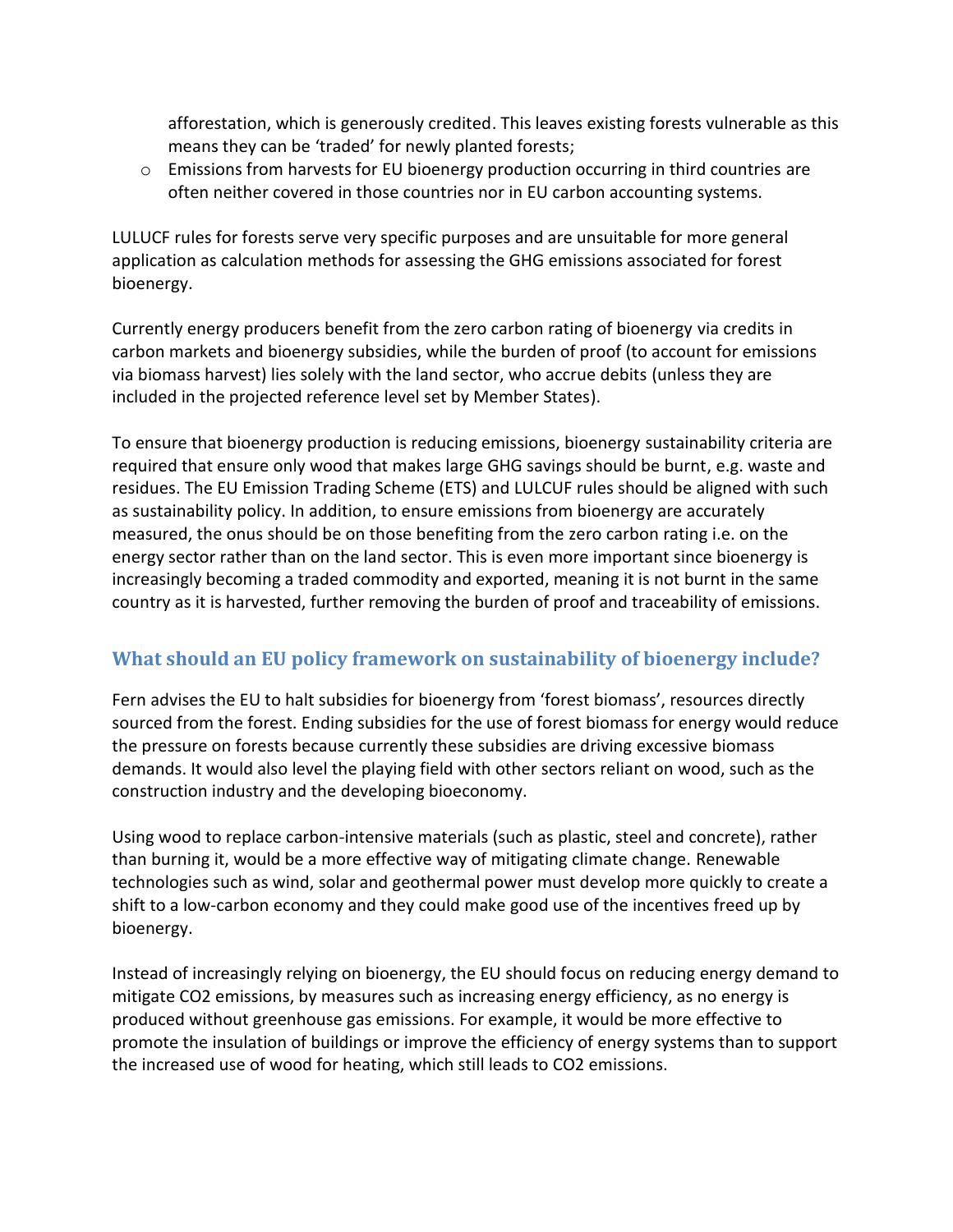For the limited extent that bioenergy could play a role in towards 2030 renewable energy targets, the an EU sustainable bioenergy policy should cover four main safeguards:

- $\circ$  A volume cap to limit the use of biomass for energy production to levels that can be sustainably supplied from domestic sources. Member States should be required to assess the availability of biomass for energy generation from regional sources at sustainable levels, while taking into account demands for material use/production and potential for a more resource efficient use of biomass, and adapt their renewable energy plans accordingly;
- $\circ$  Verifiable greenhouse gas savings; EU climate and energy policies should further ensure correct carbon accounting for biomass, as LULUCF accounting is not sufficient;
- $\circ$  An efficient and optimal use of biomass resources, in line with the principle of cascading use;
- $\circ$  Comprehensive binding sustainability criteria to mitigate other negative impacts on the environment or people.

More concretely, the policy should result in exclusion of the kinds of biomass sources that have the highest risk of negative impacts on the climate, the environment, people and resource efficiency. Since the introduction of the current renewable energy policy, it has become clear that the biggest impacts have taken place because of the expansion of agricultural and forest resources. Increased land use for agricultural crops has led to emissions from indirect land use change and indirect deforestation, and impacts on food security. Increased forest biomass had led to emissions from decreasing forest carbon stocks and sinks, higher atmospheric emissions and further pressure on forests, notably in the EU itself.

To mitigate risks, the EU is advised to as a principle not allow biomass extraction for energy purposes from areas designated for nature protection, or from lands with high biodiversity value or high carbon stock. It should also not allow biomass harvests from converted forest lands.

In both the agricultural and forest area, science supports the identification of high-risk feedstocks. On the agricultural side, it is advised that bioenergy from land-based crops is capped and phased out completely by 2030. On the forest side, it is important to exclude the use of stem wood for energy purposes, and limit the use of harvest residues to sustainable levels. Such a feedstock-based approach does not only serve the aim of ensuring carbon reductions from bioenergy production, but could also benefit resource efficiency and protect forest ecosystems.

To further promote an efficient use of wood as a limited resource, a future sustainability policy should not only include a volume cap on the use of wood for energy generation and exclude high-risk feedstocks, but also provide that biomass can only be used in the most efficient installations, e.g. by implementing a minimum threshold for conversion efficiency. This means, in principle, that electricity-only production with biomass or the use of wood for the production of liquids should not be allowed under a future policy. A future bioenergy policy should focus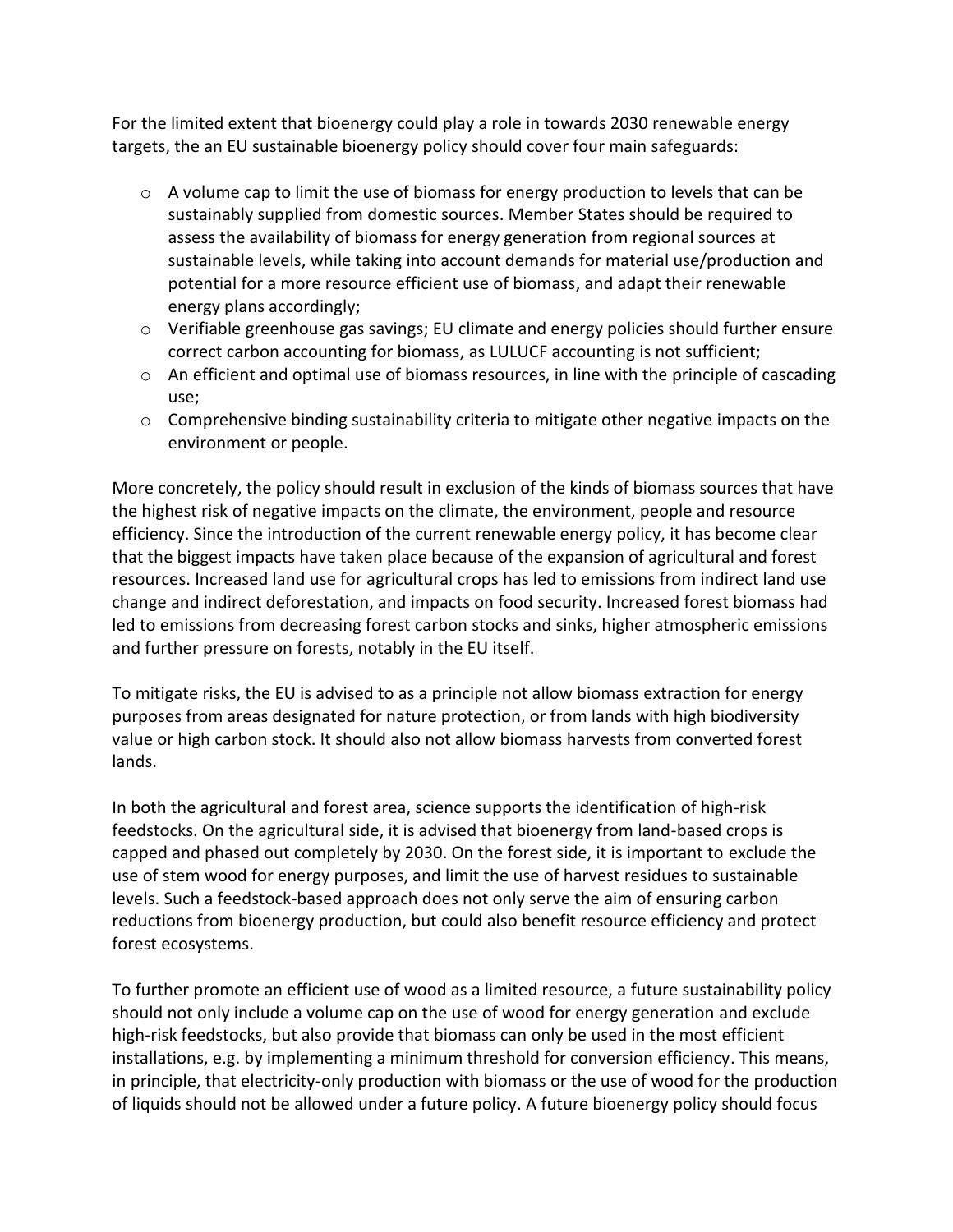on the use of waste and residues, but also provide strict limits and sustainability criteria, such as respecting the principles of the waste hierarchy.

A few Member States have already developed criteria to ensure bioenergy production does not increase emissions, affects resource efficiency or puts a specific pressure on forest ecosystems. Examples are Finland, the Netherlands, Hungary and Belgium – countries that have applied a 'feedstock-based approach' to limit impacts on market distortion, the climate and forests, by limiting or disincentivising the use of roundwood. Other countries have applied a minimum threshold for conversion efficiency, to make sure wood is used only in the most efficient functions. All these examples go beyond criteria for the sourcing of the material, and put the burden of proof for constituting sustainability of bioenergy production on the energy producer itself. After six years of experience under the current policy, that is highly needed.

'Social criteria' need to ensure (i) respect for tenure and usage rights of individuals and communities to land, water and forests,and Free Prior and Informed Consent (FPIC), (ii) food security, and (iii) respect for basic human and labour rights. Social criteria need to cover indigenous people's rights, but also other communities that could be affected by bioenergy production.

The EU should further adopt more specific and strict requirements for the different verification systems for checking compliance with the sustainability policy that support a promotion of best practices rather than a race to the bottom.

# **Additional contribution**

Promoting the use of wood for energy at the current scale is not sustainable and conflicts with EU objectives to protect biodiversity, reduce deforestation and forest degradation, decrease carbon emissions, and create a circular economy and a sustainable bioeconomy. Neglecting any of these policy objectives can easily lead to discrediting of the future sustainability policy.

Growing demands for energy will further harm forest biodiversity, water and soil quality, and the ability of forests to sequester and store carbon. It hampers the replacement of carbonintensive materials in other sectors, where there are fewer alternatives, and slows down the development of real renewable energy solutions such as wind and solar power. Further imports will also lead to an increase in deforestation globally, and the loss of agricultural land needed for food production.

Burning biomass increases carbon emissions in the atmosphere, an effect that is bigger if harvesting the biomass decreases the amount of carbon stored in plants and soils, or reduces ongoing carbon sequestration of forests. In fact, emissions from biomass burning could ultimately be higher than burning fossil fuels. It has been widely acknowledged by the scientific community that only 'additional' biomass can potentially reduce emissions, without displacing other ecosystem services. Lowest emissions are associated with scenarios that have the lowest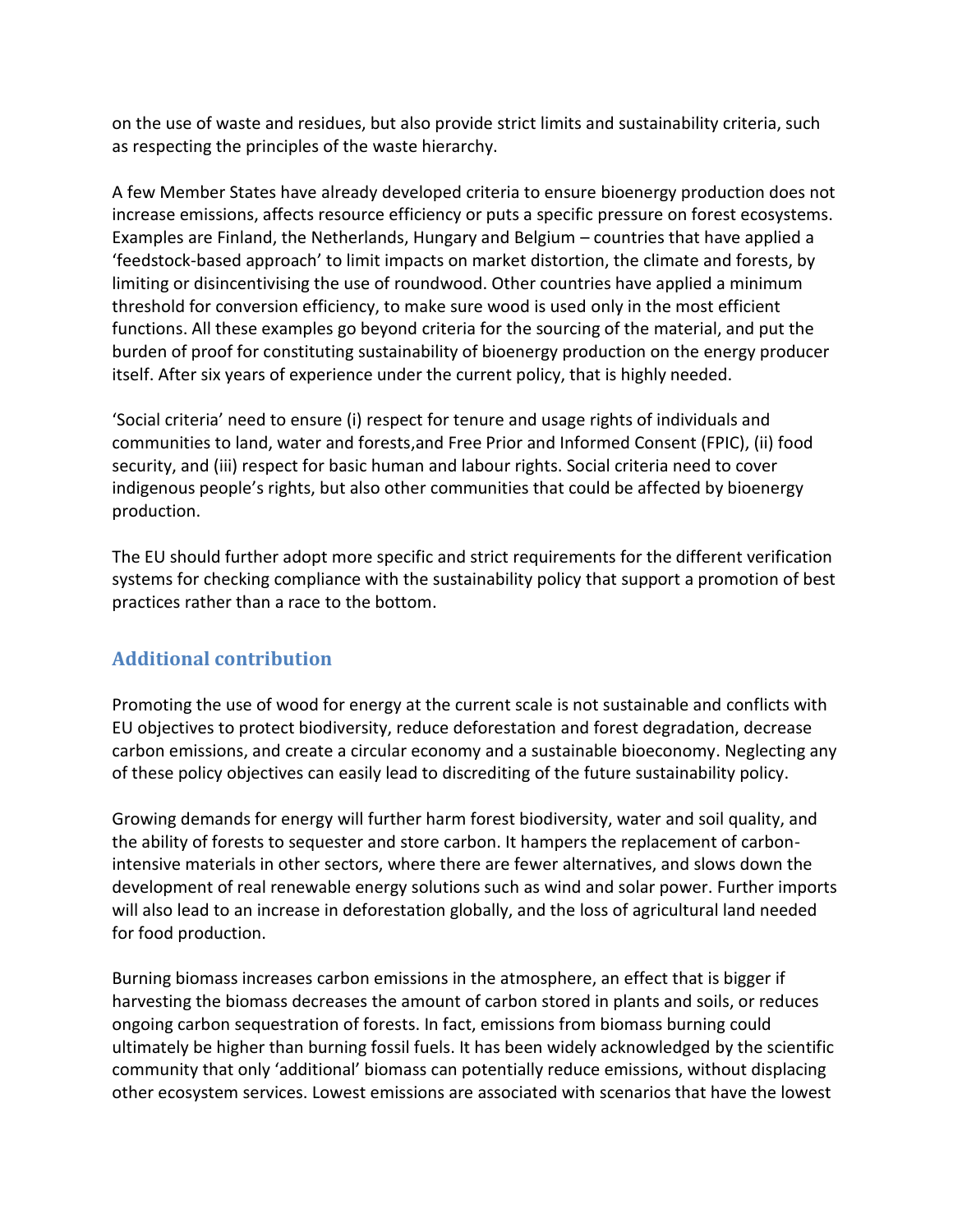share of bioenergy, i.e. scaling down after 2020 peak. Highest emissions are associated with the highest share of imported forest biomass.

Sustainable Forest Management (SFM) doesn't ensure that biomass for energy is sustainable in the light of all EU objectives mentioned above. SFM objectives, requirements and verification methods differ widely across the EU, while forest management is regulated at national level with little scope for the EU to intervene. More importantly, focusing on SFM disregards the problem of increased demand and limited supply (scalability). Nor do SFM criteria necessarily address bioenergy-specific issues such as greenhouse gas impact, land use effects, resource efficiency or imported biomass. Currently, aggressive incentives from EU renewable energy policies to rely more heavily on biomass are in direct tension with the soft law measures to promote SFM.

Beyond 2020, we need to ensure that bioenergy use contributes to climate change mitigation, the circular economy and resource efficiency without negative impacts on the environmental or on land use and human rights. Since 2009 the EU has provided the energy sector with a 'carte blanche' regarding the use of forest biomass, and now it is high time that tide is turned. The burden of proof for proving sustainable production of bioenergy needs to be on the energy and fuel producer.

With regard to sustainability, we reiterate it is important to look both at quantity and quality of bioenergy production. Studies have shown that the EU is already starting to reach the limits of biomass that forests and agricultural land can sustainably supply, and this should be a red flag considering growing demands from both the energy and material uses. The EU should carefully take into account the sustainable potential of domestic biomass supply for energy use, also respecting competing (material) uses, EU nature objectives – and adopt a volume cap to the use of biomass for energy accordingly.

In designing a post 2020 sustainable bioenergy policy, the EU therefore needs to look beyond sustainable sourcing of biomass, and acknowledge that biomass is a limited resource. Most importantly, the EU should ensure that it does not produce a bioenergy policy that will lead to increasing demands for land and biomass resources, or negatively impact the environment and people. Biomass should only be used for energy when not negatively impacting resourceefficiency and only where it has the greatest climate benefits.

Concrete recommendations that Fern has brought forward towards those aims, are:

- End subsidies for burning woody biomass that is directly harvested from forests, and restrict the amount of biomass that EU Member States can use towards their renewable energy targets to levels that can be sustainably supplied.
- Only allow bioenergy to count towards renewable energy targets when robust greenhouse gas emissions savings have been proven, and make sure bioenergy emissions are correctly accounted for in the EU accounting framework.